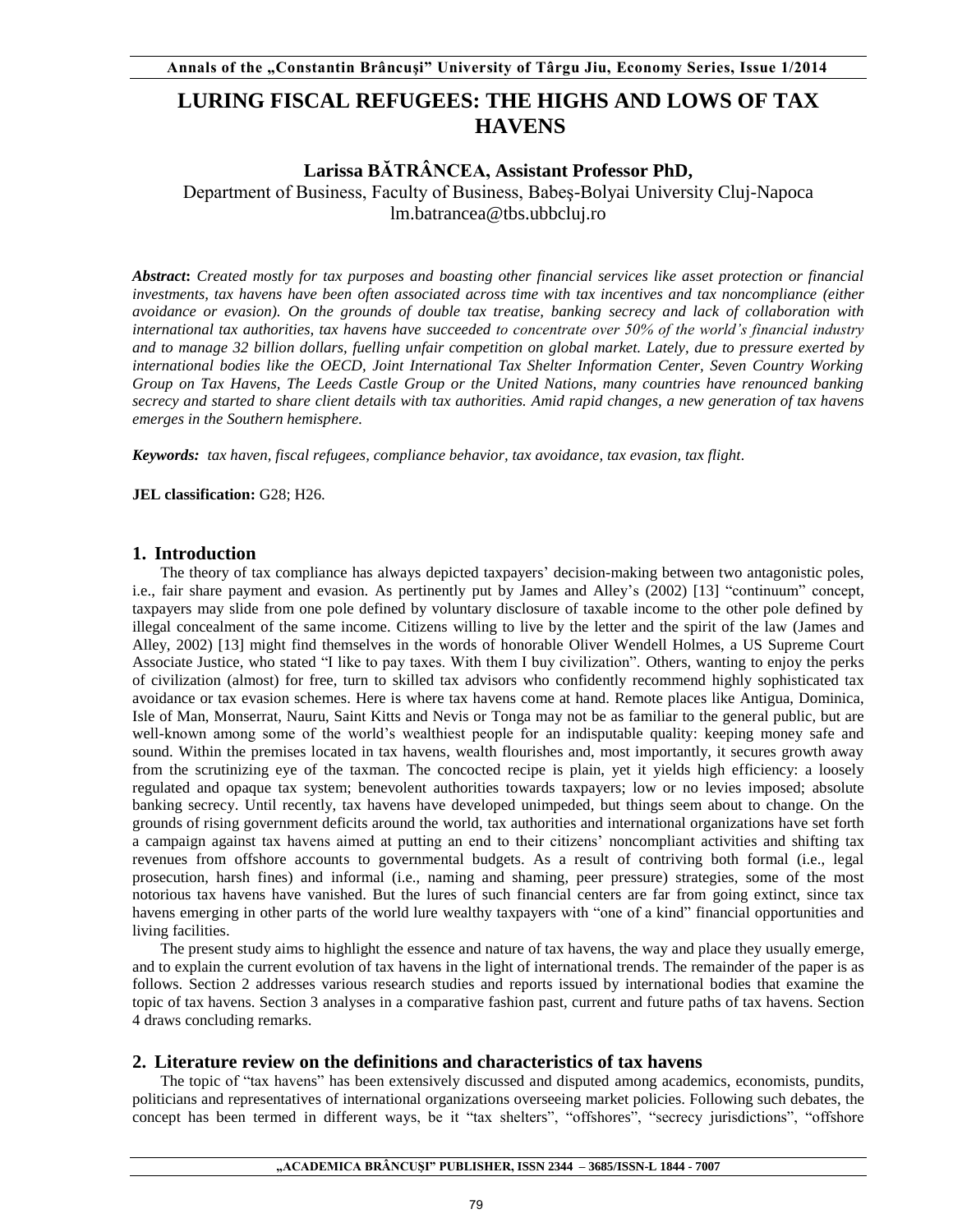financial centers" or "international financial centers" [26]. Regardless of the ascribed name, it gathered around supporters, stating its economic benefits (Barber, 2007; DioGuardi and DioGuardi, 2008; Doulis, 2007a, 2007b; Eiteman, Stonehill & Moffett, 2009; Schmitt, 2008; Tyndale, 2009) [1]-[5]-[6]-[7]-[8]-[19]-[24], neutral observers (Gravelle, 2013; Palan, Murphy and Chavagneux, 2010) [10]-[17] or contesters, raising awareness concerning perils it poses on countries' tax systems (Deneault, 2011; Henn, 2013; OECD, 1998; Shaxon, 2012; Tax Justice Network, 2013) [3]-[12]-[22]-[21]-[28].

On the account of the secrecy, mystery, myths and misconceptions colligated with it, the concept of "tax haven" lacks an accurate technical signification. As Keyes (2013) [14] aptly states, tax havens could be considered "the liger of the financial world: everyone knows they exist, but few among us have ever seen one". The most referred definition captures the official voice of the OECD stating that tax havens are "countries that are able to finance their public services with no or nominal income taxes and that offer themselves as places to be used by non-residents to escape tax in their country of residence" (OECD, 1998: 20) [22] . In order to give a clearer perspective over the concept, the 1998 OECD report dissociates tax havens from jurisdictions "which raise significant revenues from their income tax but whose tax systems has features constituting harmful tax competition" (OECD, 1998: 20) [22]. Shaxon (2012) [21] gives a stern definition for tax havens, which in his opinion "aren't just about tax. They are about escape – escape from criminal laws, escape from creditors, escape from tax, escape from prudent financial regulation – above all, escape from democratic scrutiny and accountability".

According to other authors, the concept of "tax haven" bears a milder and simpler definition. For Goldstein (1995: 10, 17) [9], tax haven is "simply a country other than your own...with more lenient financial and banking laws or a more favorable economy". In the same vein, Hadnum (2013: 1) [11] sees it as "simply a country that allows you to reduce the amount of tax you pay".

In addition to defining the concept, tax literature also distinguishes key features of tax havens, extremely useful in the process of identifying such jurisdictions. Table 1 summarizes tax havens' characteristics based on several sources.

| OECD $(2008:23)^{1}$                            | Henn $(2013:2)^{ii}$                                      | Canada Revenue Agency (2010: 2) <sup>iii</sup>                       |
|-------------------------------------------------|-----------------------------------------------------------|----------------------------------------------------------------------|
| 1. No or only nominal taxes                     | 1. No or low taxes, often<br>granted to foreign residents | 1. No tax, or very low rates of taxation                             |
| 2. Lack of effective exchange<br>of information | 2. Strong secrecy is<br>guaranteed                        | 2. Lack of effective exchange of<br>information with other countries |
| <b>3.</b> Lack of transparency                  | 3. Low level of regulation<br>regarding legal entities    | 3. Lack of transparency in the<br>operation of its tax system        |
| 4. No substantial activities                    |                                                           | 4. Strict bank secrecy provisions                                    |
|                                                 | Sources:                                                  |                                                                      |

#### **Table 1. Key features shared by tax havens around the world**

<sup>i</sup> OECD, *Harmful Tax Competition: An Emerging Global Issue*, OECD Publications, Paris, 1998. ii Henn, M., *Tax Havens and the Taxation of Transnational Companies*, Friedrich-Ebert-Stiftung (FES), 2013. iii Canada Revenue Agency, *Using Tax Havens to Avoid Paying Taxes: Worth the Risk?*, 2010 (http://www.craarc.gc.ca/E/pub/tg/rc4507/rc4507-09e.pdf; referred on 11/12/13).

As displayed in table 1, the three common features of tax havens revolve around mitigated fiscal burden, information exchange shortage and banking secrecy. Jurisdictions pointed out as tax havens don't necessarily have to exhibit simultaneously all criteria, but generally this is the case (Henn, 2013: 2) [12].

With respect to the taxonomy of havens from the standpoint of fiscal burden, the literature acknowledges three main types (Hadnum, 2013: 2-5) [11]:

- 1. **Nil-tax havens** jurisdictions which do not levy any main direct taxes (i.e., income or corporate tax; capital gains tax; inheritance tax) and lack double tax treatises with the majority of developed countries. Locations like Anguilla, Monaco, Bermuda, Vanuatu, Turks and Caicos belong to this category.
- 2. **Foreign source exempt havens**  jurisdictions which do not levy taxes on income obtained from foreign sources if these sources do not entail any local activity. Costa Rica, Hong Kong, Seychelles, Singapore or Panama fit this type.
- 3. **Low**-**tax havens** jurisdictions which levy taxes on residents' worldwide income, providing tax advantages and opportunities to cleverly use double tax treatise in order to mitigate the fiscal burden. Countries such as Austria, Barbados, Switzerland or The Netherlands fall into this category.

As stated in the introduction, one of the particularities through which tax havens lure substantial foreign income is authorities' benevolence towards possible investors. The latter are granted a variety of facilities (especially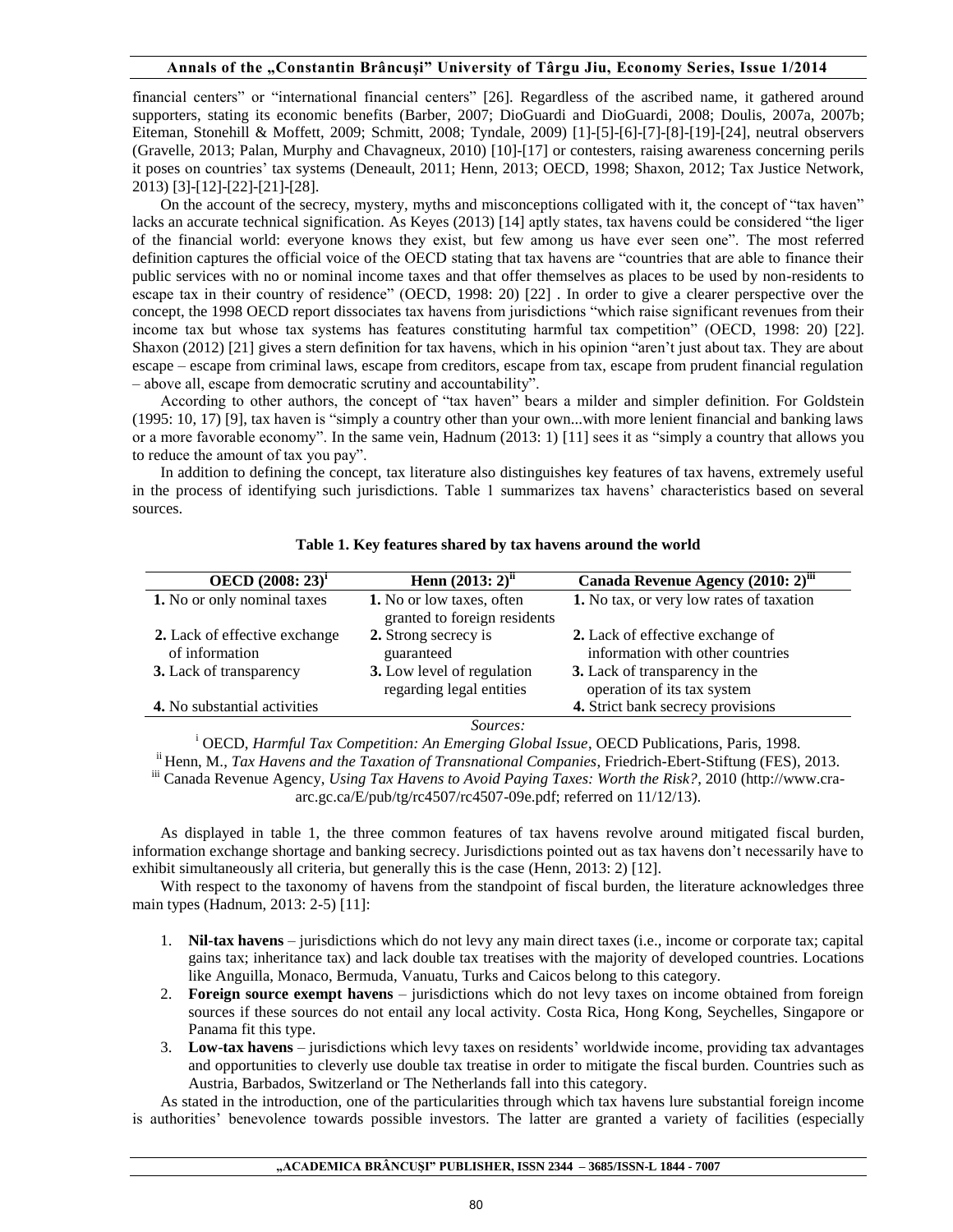mitigated taxation), are encouraged to redirect future income and assets towards the same jurisdictions, thus ensuring their own prosperity and the thriving of the former. A great deal of tax compliance literature examines the interaction between taxpayers and tax authorities, which is said to vary between two climates, one antagonistic and one synergistic (Kirchler, Hoelzl and Wahl, 2008: 211) [15]. The first climate is defined by a "cops and robbers" stance: on one side, authorities suspect each taxpayer of noncompliance and audit her frequently; on the other side, taxpayers feel persecuted and have every right to hide in the shadow of the economy. The second climate is characterized by a "service and client" stance: authorities perceive taxpayers as clients and serve their needs, treating them with respect along the tax levying process; in turn, taxpayers pair their fair share. In the case of *nil-tax havens* and *foreign source exempt havens*, the interaction between the two parties is less perceived, because direct taxes (and sometimes indirect taxes) do not exist. Compared to a regular jurisdiction where one is exposed to the entire spectrum of levies, taxpayers from these two havens may be, at most, subject to annual license renewal (for businesses), indirect taxation, living costs. In the *low-tax havens*, authorities become more visible by favoring taxpayers. Presumably, a variation of the synergistic interaction climate – which could be called "tax haven climate" – would fit appropriately these jurisdictions. Trying to get away from the high taxation responsibility in their own countries, some people choose tax havens because they can commit the "sin" of noncompliance and still live in paradise.

Tax havens are set for multiple purposes, namely ensuring financial privacy, asset protection, international investing or noncompliance (Goldstein, 1995: 12) [9]. Palan et al. (2010: 2) [17] argue this by explaining the meaning of the concept in various languages. Hence, the French "paradis fiscaux" translates into financial paradise, referring to a variety of activities facilitated by tax havens, others than taxation. Spanish speaking countries call it "asilos de impuesto" (meaning asylums from fiscal levies) or "paradisos fiscales". The Italian "rifugio fiscale" is equal to fiscal shelter, the Russian variant literally means "special tax zones" (e.g., tax facilities for attracting investments), while the German "Steuerhafens" captures mostly the meaning of "tax havens". In addition to the observations of Palan and colleagues, one could add the Romanian "paradis fiscal", which follows the same logic path of the French one.

Aside from diminished tax burdens, the main ingredient which draws people towards tax havens is secrecy, flourished under the local authorities' protective wing. Due to it and the growing phenomenon of tax flight (i.e., relocating personal residence, business headquarters), tax havens are almost every time associated with tax noncompliance, i.e., tax avoidance and tax evasion. According to compliance theory, tax avoidance denotes taxpayers' actions of mitigating levies by favorably using loopholes of the tax code, it is legal but against the spirit of the law. Palan et al. (2010: 10) [17] give further details on tax avoiding techniques: 1) finding loopholes through a reasonable interpretation of the tax code; 2) paying taxes on profits disclosed in a country different from the location originally generating it; 3) delaying tax payment much later than profit registering. Tax evasion covers illegal actions of intentionally underreporting or misreporting income with the purpose of avoiding taxes and goes both against the letter and the spirit of the law. As both tax avoidance and evasion disregard the spirit of the law, one may assume these acts of noncompliance would trigger resentment among honest taxpayers. Nevertheless, many research studies in economic psychology prove the opposite, for tax avoiders are often considered very astute. For instance, Kirchler, Maciejovsky and Schneider (2003) [16] assessed everyday representations of tax evasion, tax avoidance and tax flight on a sample pool of 252 students and professionals through the scenario technique. Analyses revealed that the first concept was associated with negative feelings, the second with positive feelings and the third with neutral ones.

In tax havens, noncompliance opportunities are usually engendered by aggressive tax planning and creative accounting, accordingly the most popular strategies used are debt and earning stripping, evasion, transfer prices, patent and intellectual property licensing. Through an attempt to control and eventually lessen worldwide tax evasion, the United Nations (UN) Organization has started a discussion series to develop a "Code of Conduct on Cooperation in Combating International Tax Evasion and Avoidance". Although legal, tax avoidance acts are condemned and targeted by the UN. A first draft of the code states that tax evasion "could be understood as a wide concept, comprehensive of tax evasion, tax avoidance and tax abusive practices (aggressive tax planning), but not including normal tax planning. It might be understood by 'aggressive tax planning' tax planning that goes beyond the policy intent of the law and involves purposeful and deliberate approaches to avoid any type of tax" [25].

### **3. Tax heavens through the looking glass: Past versus Present**

The mystery surrounding tax havens has spread also to the counting of such jurisdictions. Therefore, the number of countries deemed to be tax havens varies from 41 (OECD, 1998), 50 (Goldstein, 1995; Gravelle, 2013) to 82 (Tax Justice Network Financial Secrecy Report 2013) [22]-[9]-[10]-[28].

Gravelle (2013) [10] offers an overview on the geography of tax havens by synthetizing the country names included on various lists developed by the OECD, Tax Justice Network or academics (table 2).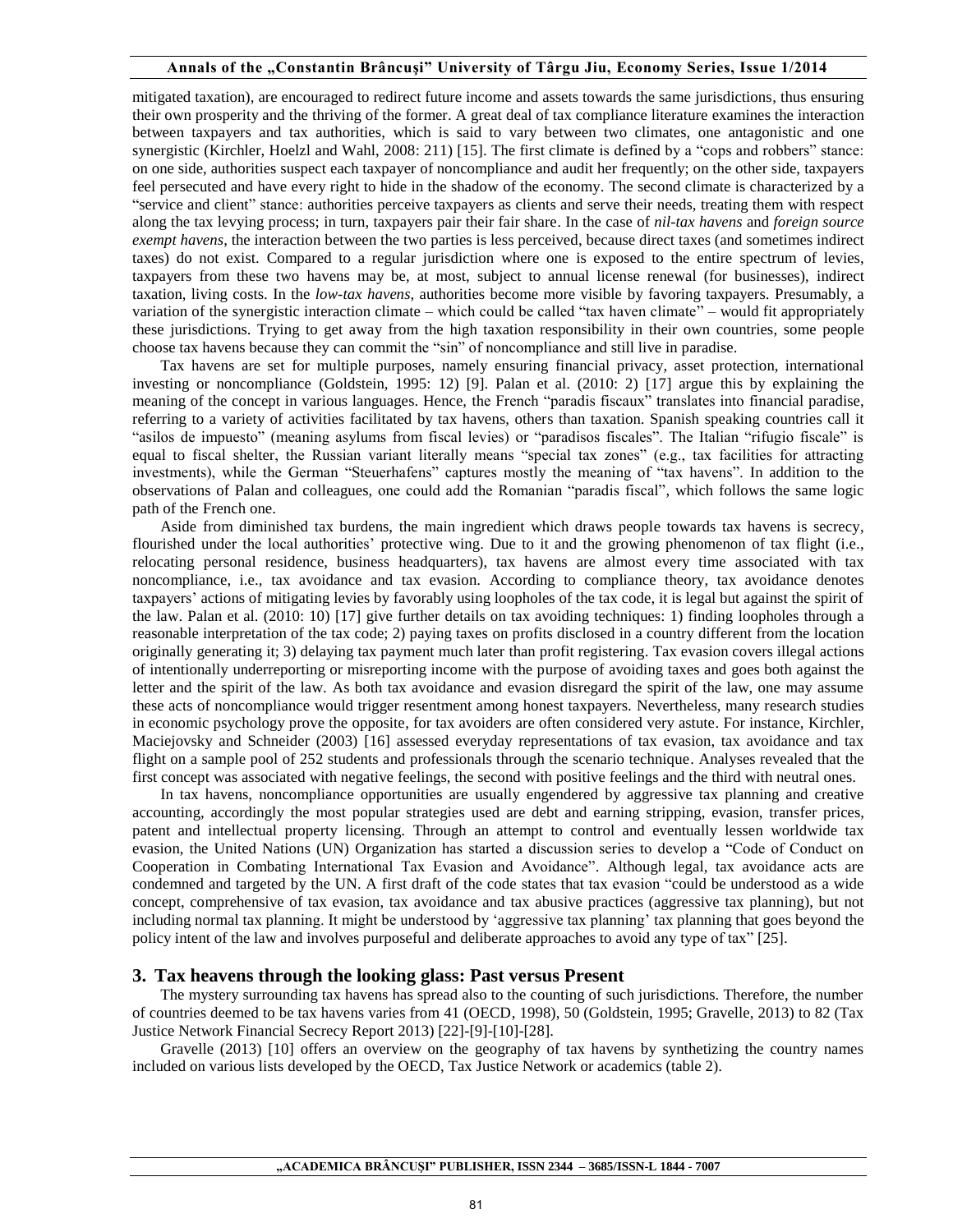| <b>World Region</b>                                                                 | <b>Tax Havens</b>                                                                                                                                                                                                                                                                  |
|-------------------------------------------------------------------------------------|------------------------------------------------------------------------------------------------------------------------------------------------------------------------------------------------------------------------------------------------------------------------------------|
| <b>Caribbean/West Indies</b>                                                        | and Barbuda,<br>Anguilla,<br>Antigua<br>Aruba, Bahamas,<br>British Virgin Islands, Cayman Islands,<br>Barbados,<br>Dominica, Grenada, Monserrat, Netherlands Antilles, St.<br>Kitts and Nevis, St. Lucia, St. Vincent and the Grenadines,<br>Turks and Caicos, U.S. Virgin Islands |
| <b>Central America</b>                                                              | Belize, Costa Rica, Panama                                                                                                                                                                                                                                                         |
| <b>Coast of East Asia</b>                                                           | Hong Kong SAR, Macau SAR, Singapore                                                                                                                                                                                                                                                |
| Europe/Mediterranean                                                                | Andorra, Channel Islands (Guernsey and Jersey), Cyprus,<br>Gibraltar, Isle of Man, Ireland, Liechtenstein, Luxembourg,<br>Malta, Monaco, San Marino                                                                                                                                |
| <b>Indian Ocean</b>                                                                 | Maldives, Mauritius, Seychelles                                                                                                                                                                                                                                                    |
| <b>Middle East</b>                                                                  | Bahrain, Jordan, Lebanon                                                                                                                                                                                                                                                           |
| <b>North Atlantic</b>                                                               | Bermuda                                                                                                                                                                                                                                                                            |
| <b>Pacific, South Pacific</b>                                                       | Cook Islands, Marshall Islands, Samoa, Nauru, Niue,<br>Tonga, Vanuatu                                                                                                                                                                                                              |
| <b>West Africa</b>                                                                  | Liberia                                                                                                                                                                                                                                                                            |
| <i>Source:</i> Gravelle, J.C., Tax Havens: International Tax Avoidance and Evasion, |                                                                                                                                                                                                                                                                                    |

#### **Table 2. Word wide geography of tax havens**

*Source:* Gravelle, J.C., Tax Havens: International Tax Avoidance and Evasion, *Congressional Research Service Report for Congress*, 2013.

The information in table 2 stresses that the realm of tax havens is not confined only to tiny nations, like some people would presume (Goldstein, 1995) [9]. It is extremely diverse, covering from tropical Caribbean isles, aristocratic European principalities and established democracies to remote places in the Pacific. Not only do tax havens differentiate in terms of geographic positioning (i.e., mainland, offshore), but also of areas covered. For that matter, tax havens can spread in whole countries (e.g., Costa Rica, Singapore, Malta), in certain areas within countries, or only in cities (e.g., Hong Kong SAR, Macau SAR). Moreover, tax havens develop under a manifold of political regimes: republic (e.g., Costa Rica, Malta), monarchy (e.g., Jordan, Bahrain, Overseas Crown Territories of the United Kingdom), special administrative regions (e.g., Hong Kong, Macau).

## *3.1. Tax heavens in the past*

According to Sharman (2006: 22-23) [20], the oldest tax havens in the world (i.e., Switzerland) was established after World War I. Known also as the "grandfather of tax havens", Switzerland has been providing banking secrecy for the world elite's wealth since 1934. Other notable European tax havens going back to this period are: the Isle of Man, Gibraltar and the Channel Islands (affiliated with UK); Monaco (France); Andorra (France and Spain); San Marino (Italy); Liechtenstein (Switzerland). Goldstein (1995: 19-20) [9] notes that the UK has established the highest number of tax havens, starting in 1960s with its first in the Bahamas. During the 1970s and 1990s, a manifold of such jurisdictions appeared, as some of the following: Nauru (1972); Turks and Caicos (1981); Tonga (1984); Antigua and Barbuda (1982); Samoa (1988); Grenada (1990); Anguilla (1991); St. Kitts (1996); St. Lucia (1997) (Sharman, 2006: 20) [20].

OECD has been the first international body to start a global campaign against financial secrecy. It issued lists of worldwide tax havens (1998 – 41 countries;  $2000 - 35$  countries) and blacklisted countries as "uncooperative tax havens" (i.e., Andorra, Liberia, Liechtenstein, Monaco, Nauru, Marshall Islands, Vanuatu), convinced that naming and shaming strategies (more effective than financial sanctions) might afflict tax havens reputations in the eyes of possible investors and would determine tax havens to reconsider tax policies. In fact, several studies conclude that people generally avoid defectors in order not to be labeled themselves defectors and lose credibility (Posner, 2002) [18].

Along the years (1998-2002), the interaction between the OECD and tax havens has turned into a "cat and mouse" game, with charges being released on each side. While the OECD was labeling countries "tax havens", these jurisdictions were accusing the OECD of exceeding its initial purpose (i.e., ensure market competition) and enforcing restrictions on non-member countries. As observed by Sharman (2006) [20], many jurisdictions have been extremely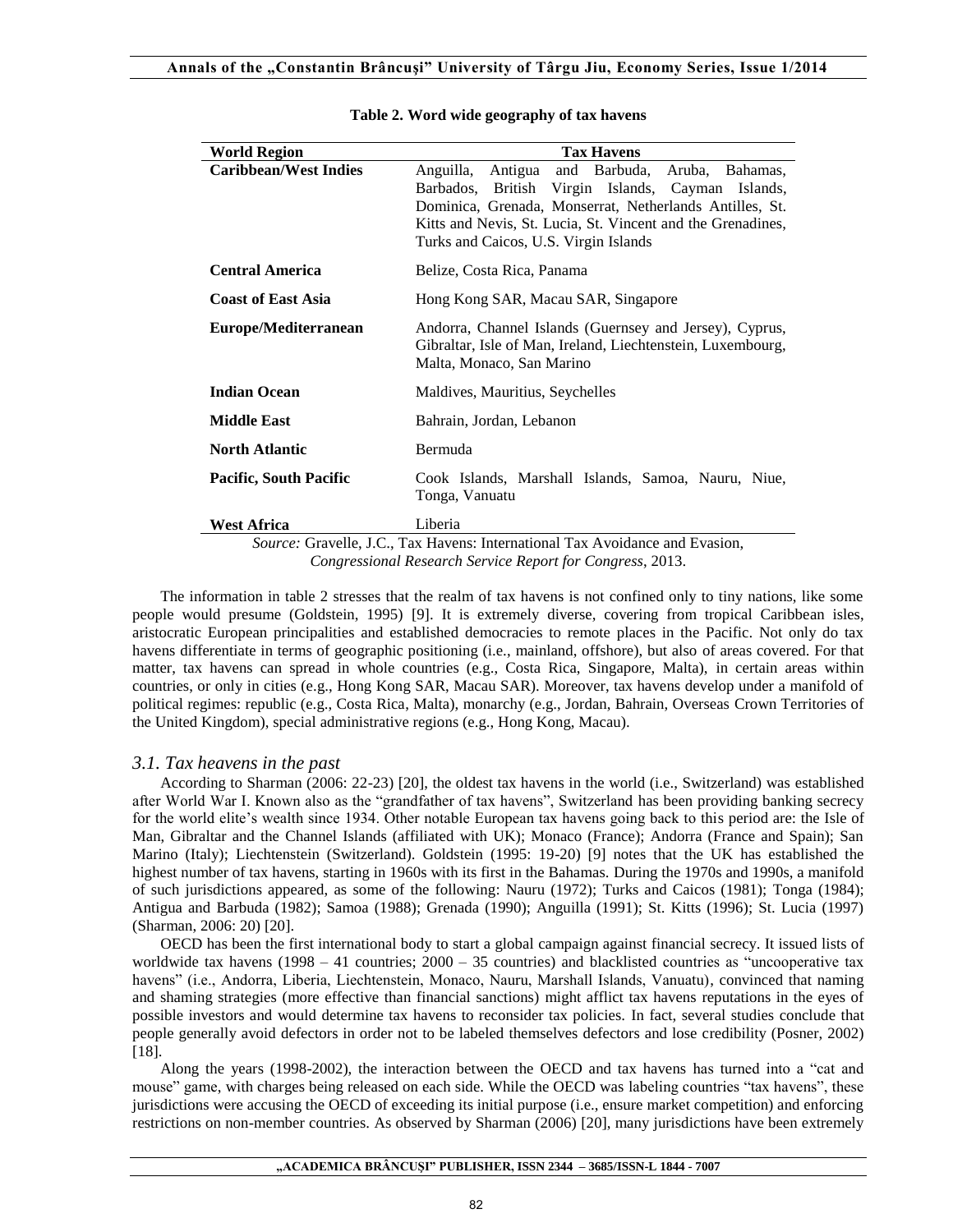interested to discard the "tax haven" label which decreased their popularity, because of fortunes spent to brand themselves as safe, stable and secure financial centers.

Ultimately, OECD strategies have not remained without echo: some tax havens dropped banking secrecy and subsequently were removed from the official lists.

Palan et al. (2010: 237) [17] register the arguments through which tax havens have lobbied for their status across time: a) they are not tax havens; b) it is not their fault that taxpayers use them as shelters; c) they are making efforts to cooperate with tax authorities around the world and mitigate illegal activities; d) they have highly regulated economies.

### *3.2. Tax havens in the present. Is there any future?*

The industry incentivized by tax havens is still thriving, managing funds between 21 to 32 trillion US dollars, according to Tax Justice Network estimations. Business is lucrative for both tax havens and fiscal refugees. For instance, in 2012, 60 US companies managed to hide 166 billion dollars; the giant Google paid a mere 74,000 dollars in Australia, notwithstanding profits of billions (Keyes, 2013) [14]. Research undertaken by Palan et al. (2010: 5-6) [17] suggests these jurisdictions house over two million international businesses, thousands of funds (i.e., trust, mutual, hedge) and captive insurance companies, attract 30% of the global foreign direct investments and 50% of the international banking lending. Not to mention that 52% of the global hedge fund industry is found on the Caribbean islands alone (i.e., the Bahamas, Bermuda, British Virgin Islands and Cayman Islands). These figures constitute one of the reasons for which tax havens are regarded as fuelling unfair competition with other countries. By using tax shelters, they increase foreign investments and labor force, indirectly putting pressure on other states to ease tax burdens and become eventually real menaces to economies, social and democratic states (Henn, 2013: 2) [12].

Taxpayers' willingness to avoid paying their fair share engenders ludicrous situations. On Cayman Islands, ranked fifth among the international financial centers, registered economic entities outnumber its residents. Rosenzweig (2010) [23] recalls the case singled out by an American TV show concerning the Ugland House, a fivefloor edifice in George Town (Grand Cayman), headquartering neither more nor less than 18,857 companies, out of which 12,000 were allegedly American. In this respect, Barack Obama declared during his 2008 presidential campaign: "that's either the biggest building in the world or the biggest tax scam in the world" [32]. In a preposterous similar case, it was disclosed that a German dog called Günter had set up an anonymous offshore account managed by the Liechtenstein LGT Bank to avoid taxes along other 1,400 German citizens (Dinmore and Williamson, 2008) [4].

At global level, several international and regional organizations are trying to "identify and combat the abusive use of tax havens and other aggressive tax planning matters" (Canada Revenue Agency 2010: 11) [2]: OECD, Joint International Tax Shelter Information Center (JITSIC), Seven Country Working Group on Tax Havens, The Leeds Castle Group. Moreover, since 2009, the Tax Justice Network publishes every two years a Financial Secrecy Index Report, containing a world ranking classifying tax havens according to their secrecy and activities. The index scale goes from a range of 31-40 secrecy points meaning the jurisdiction is "moderately secretive" up to 91-100 secrecy points meaning the jurisdiction is "exceptionally secretive".

| Rank           | <b>Secrecy Jurisdiction</b> | <b>Financial Secrecy</b><br><b>Index 2009</b> | <b>Secrecy Score</b><br>2009 |
|----------------|-----------------------------|-----------------------------------------------|------------------------------|
|                | <b>USA</b> (Delaware)       | 1,503.08                                      | 92                           |
| 2              | Luxembourg                  | 1,127.02                                      | 87                           |
| 3              | Switzerland                 | 513.4                                         | 100                          |
| 4              | Cayman Islands              | 403.48                                        | 92                           |
| 5              | UK (London city)            | 347.79                                        | 42                           |
| 6              | <b>Ireland</b>              | 143.73                                        | 62                           |
|                | Bermuda                     | 122.3                                         | 92                           |
| 8              | Singapore                   | 109.34                                        | 79                           |
| 9              | Belgium                     | 78.6                                          | 73                           |
| 10             | <b>Hong Kong</b>            | 76.34                                         | 62                           |
| Rank           | <b>Secrecy Jurisdiction</b> | <b>Financial Secrecy</b>                      | <b>Secrecy Score</b>         |
|                |                             | <b>Index 2011</b>                             | 2011                         |
|                | Switzerland                 | 1,879.2                                       | 78                           |
| $\overline{2}$ | Cayman Islands              | 1,646.7                                       | 77                           |
| 3              | Luxembourg                  | 1,621.2                                       | 68                           |

#### **Table 3**. **Top 10 most secretive jurisdictions in the world according to Financial Secrecy Index developed by Tax Justice Network (2009-2013)**

**"ACADEMICA BRÂNCUŞI" PUBLISHER, ISSN 2344 – 3685/ISSN-L 1844 - 7007**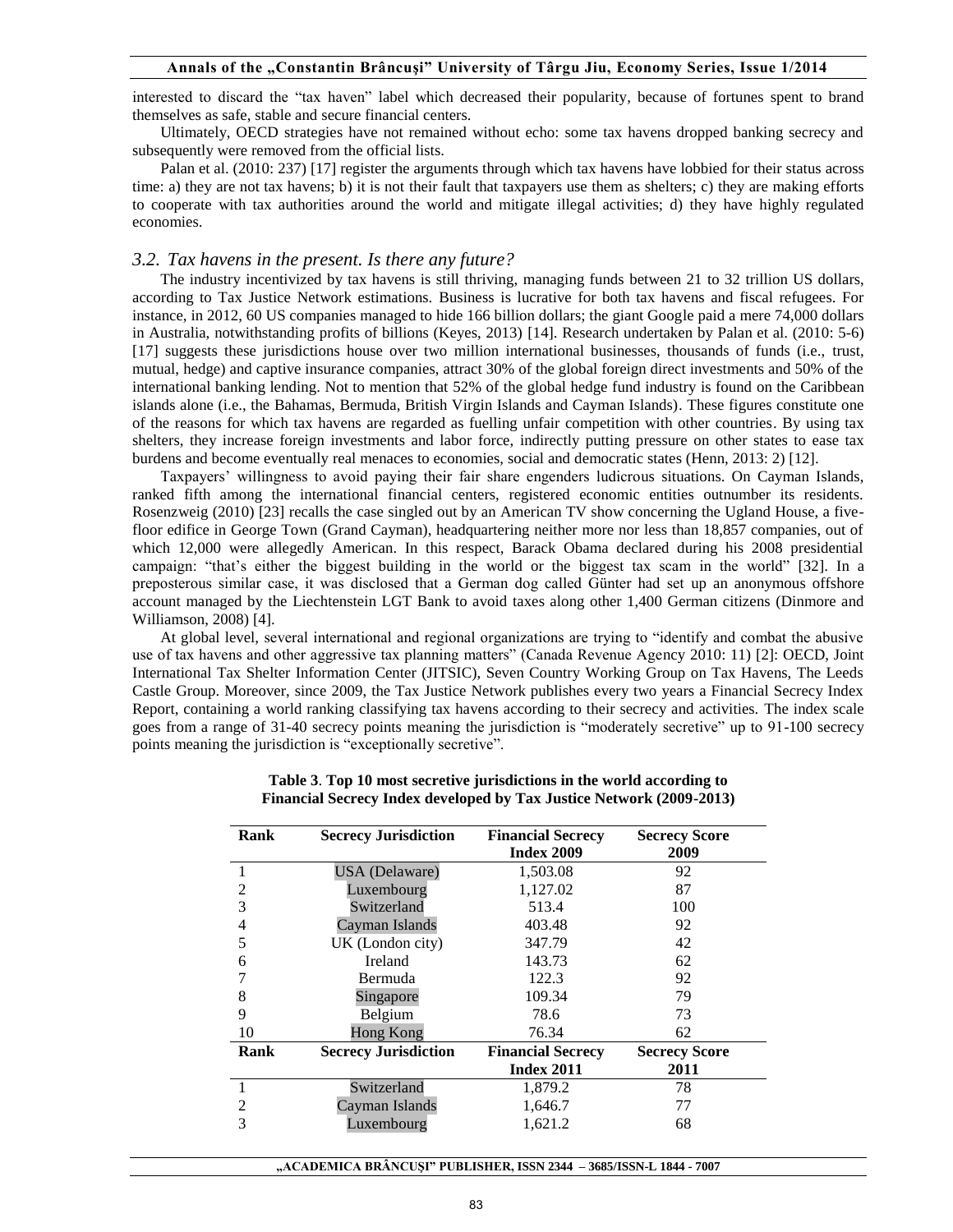|      | Annals of the "Constantin Brâncuși" University of Târgu Jiu, Economy Series, Issue 1/2014 |                          |                      |  |
|------|-------------------------------------------------------------------------------------------|--------------------------|----------------------|--|
| 4    | <b>Hong Kong</b>                                                                          | 1,370.7                  | 73                   |  |
| 5    | USA                                                                                       | 1,160.1                  | 58                   |  |
| 6    | Singapore                                                                                 | 1,118.0                  | 71                   |  |
| 7    | Jersey Island                                                                             | 750.1                    | 78                   |  |
| 8    | Japan                                                                                     | 693.6                    | 64                   |  |
| 9    | Germany                                                                                   | 669.8                    | 57                   |  |
| 10   | Bahrain                                                                                   | 660.3                    | 78                   |  |
| Rank | <b>Secrecy Jurisdiction</b>                                                               | <b>Financial Secrecy</b> | <b>Secrecy Score</b> |  |
|      |                                                                                           | <b>Index 2013</b>        | 2013                 |  |
| 1    | Switzerland                                                                               | 1,765.2                  | 78                   |  |
| 2    | Luxembourg                                                                                | 1,454.4                  | 67                   |  |
| 3    | <b>Hong Kong</b>                                                                          | 1,283.4                  | 72                   |  |
| 4    | Cayman Islands                                                                            | 1,233.5                  | 70                   |  |
| 5    | Singapore                                                                                 | 1,216.8                  | 70                   |  |
| 6    | USA                                                                                       | 1,212.9                  | 58                   |  |
| 7    | Lebanon                                                                                   | 747.8                    | 79                   |  |
| 8    | Germany                                                                                   | 738.3                    | 59                   |  |
| 9    | Jersey Island                                                                             | 591.7                    | 75                   |  |
| 10   | Japan                                                                                     | 513.1                    | 61                   |  |

*Source*: www.financialsecrecyindex.com

As can be observed in table 3, the six countries highlighted in grey ranked each year among the top ten most secretive jurisdictions, five out of six are among the most developed countries in the world (Luxembourg, Hong Kong, Singapore, Switzerland, USA) and one is a notorious financial hub for wealthy businessmen (i.e., Cayman Islands). Despite obvious high levels of economic development and quality of life, the financial secrecy ranking suggests that these countries have still much work to perform on their tax laws in order to ensure a fair economy and mitigate unfair competition.

Following the global trend, the European Commission is determined to scrutinize aggressive tax planning, cut loopholes on entities using letter-box subsidiaries and make taxpayers abide by the letter and the spirit of the tax law [27]. The commission favors the use of "naming and shaming" strategies on the account that it will determine noncompliant entities to pay more. In addition, some initiatives argue for the implementation of a "Common Consolidated Corporate Tax Base" with a standard formula to determine tax breaks.

The "naming and shaming" and peer pressure strategies used by international bodies during these last years have compelled many notable tax havens to drop banking secrecy and reveal the names of the foreign taxpayers who had benefitted from their fiscal incentives. The following table emphasizes the current status of some well-known tax shelters.

| <b>World Region/Country</b>                   | <b>Tax Havens</b>                                                                                                                                                                       |
|-----------------------------------------------|-----------------------------------------------------------------------------------------------------------------------------------------------------------------------------------------|
| <b>Central America</b><br>Belize <sup>1</sup> | In 2013, through radio commercials, US Americans were<br>advised to open offshore accounts in the island, "one of<br>world's top tax havens $-$ a truly safe locale for your<br>money". |

**Table 4. Current status and incentives offered by some tax havens**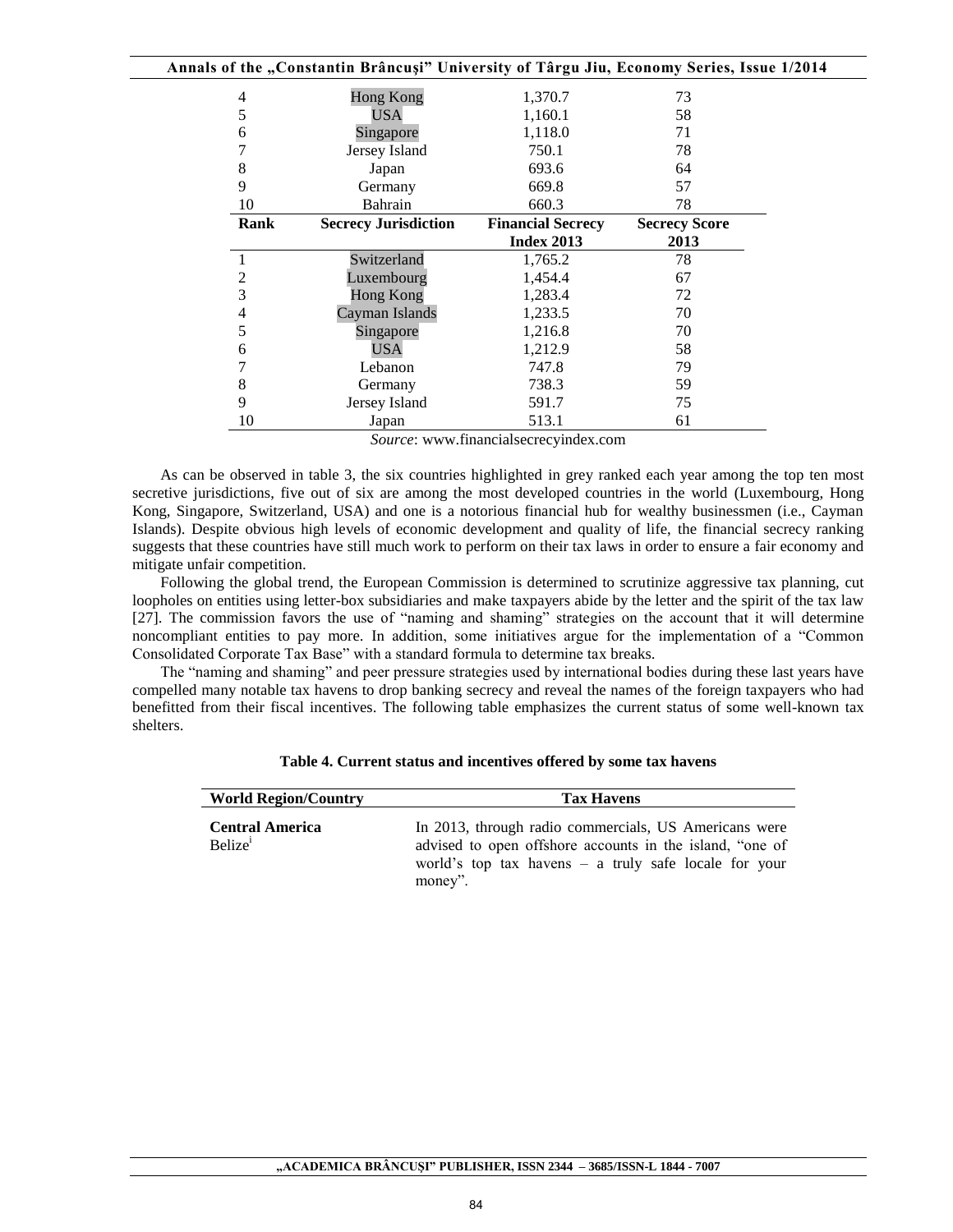| Europe <sup>ii</sup><br>Isle of Man                          | It levies no main direct tax (capital gains, corporate,<br>wealth, stamp duty of inheritance), except for income tax,<br>which is 20%. In February 2013, it signed a disclosure<br>agreement with the British government. As a result,<br>taxpayers have three years to declare their accounts or<br>incur penalties of even 200 times the unpaid tax. |
|--------------------------------------------------------------|--------------------------------------------------------------------------------------------------------------------------------------------------------------------------------------------------------------------------------------------------------------------------------------------------------------------------------------------------------|
| Liechtenstein                                                | The country renounced banking secrecy in 2009 and signed<br>disclosure agreements with the British government.<br>Currently, it tries to change it image from tax haven to<br>"safe haven".                                                                                                                                                            |
| Luxembourg                                                   | The country ranks among the biggest European financial<br>centers, with an economy 22 times smaller than its banking<br>industry (GDP is 10 times smaller than bank deposits).<br>From 2015, it will renounce banking secrecy, "following a<br>global movement".                                                                                       |
| Switzerland                                                  | Renounced its famous banking secrecy code. Under<br>pressure from the US government enforcing the FATCA<br>law on American citizens, the country agreed in 2013 to<br>warrant Swiss banks in providing client details to the<br>Internal Revenue Service, incurring no international<br>penalties.                                                     |
| <b>Middle East</b><br>Bahrain, Oman, United Arab<br>Emirates | Oil-rich tax havens deem there is no need to tax people.<br>Hence, they levy no income or VAT. A future oil shortage<br>might change their view.                                                                                                                                                                                                       |

#### *Source*:

<sup>i</sup>Keyes, S., Investment Company Urges Americans to Stash Money in Belize, 'One of the World's Top Tax Havens', 2013 [\(http://thinkprogress.org/economy/2013/03/20/1749111/belize-tax-haven/;](http://thinkprogress.org/economy/2013/03/20/1749111/belize-tax-haven/) referred on 12/11/2013).

 $\ddot{h}$  Europe's Vanishing Tax Havens (http://www.cnbc.com/id/100783858; referred on 23/11/2013).

The renowned scientist Alexander Graham Bell once said that "when one door closes, another door opens". This adage describes perfectly the current situation of tax havens. While some reference jurisdictions in Europe seem to vanish rapidly, others wait anxiously in line to shelter foreign wealth. The global trends indicate that capital might fly towards new destinations mainly from the Southern hemisphere [31]:

- *Africa*: The Gambia and Kenya (Nairobi) aspire to become tax havens; Nairobi is said to negotiate its privileged status with the British financial service industry;
- *Southeast Asia*: thriving Hong Kong and Singapore are expected to surpass Switzerland in 15 years;
- *Australia*: the country's Northern Territory aspires to a tax haven status by cutting 10% of its tax rate, below country level;
- *Chinese authorities* mitigate fiscal burden in Shannan Prefecture (or Lhoka Prefecture) in Tibet to incentivize investments coming from China;
- *Europe*: since the beginning of 2014, Latvia has lowered taxes considerably and has been labeled the "new tax haven of the Eurozone" or the "new Cyprus" by some EU members.

# **4. Conclusions**

It is stated that a useful tip spreads among the most wealthy taxpayers, i.e., "Don't work for your money, let the money work for you". Tax havens have been, still are and probably will continue to be jurisdictions where such pieces of advice are worth gold. Insuring low taxation (or in many cases none), no information exchange with foreign tax authorities and guaranteed banking secrecy, tax havens have gained popularity across the globe especially starting with the 1960s and attracted huge amounts of capital from fiscal refugees interested in keeping their wealth outside the eyes of the taxman. By some estimations, transactions in tax havens are worth nearly 32 billion US dollars. Another trend the world registers is the ongoing tax flight phenomenon. For instance, Barber (2007) [1] estimates that yearly about 250,000 US citizens leave the country on the grounds of high tax burden.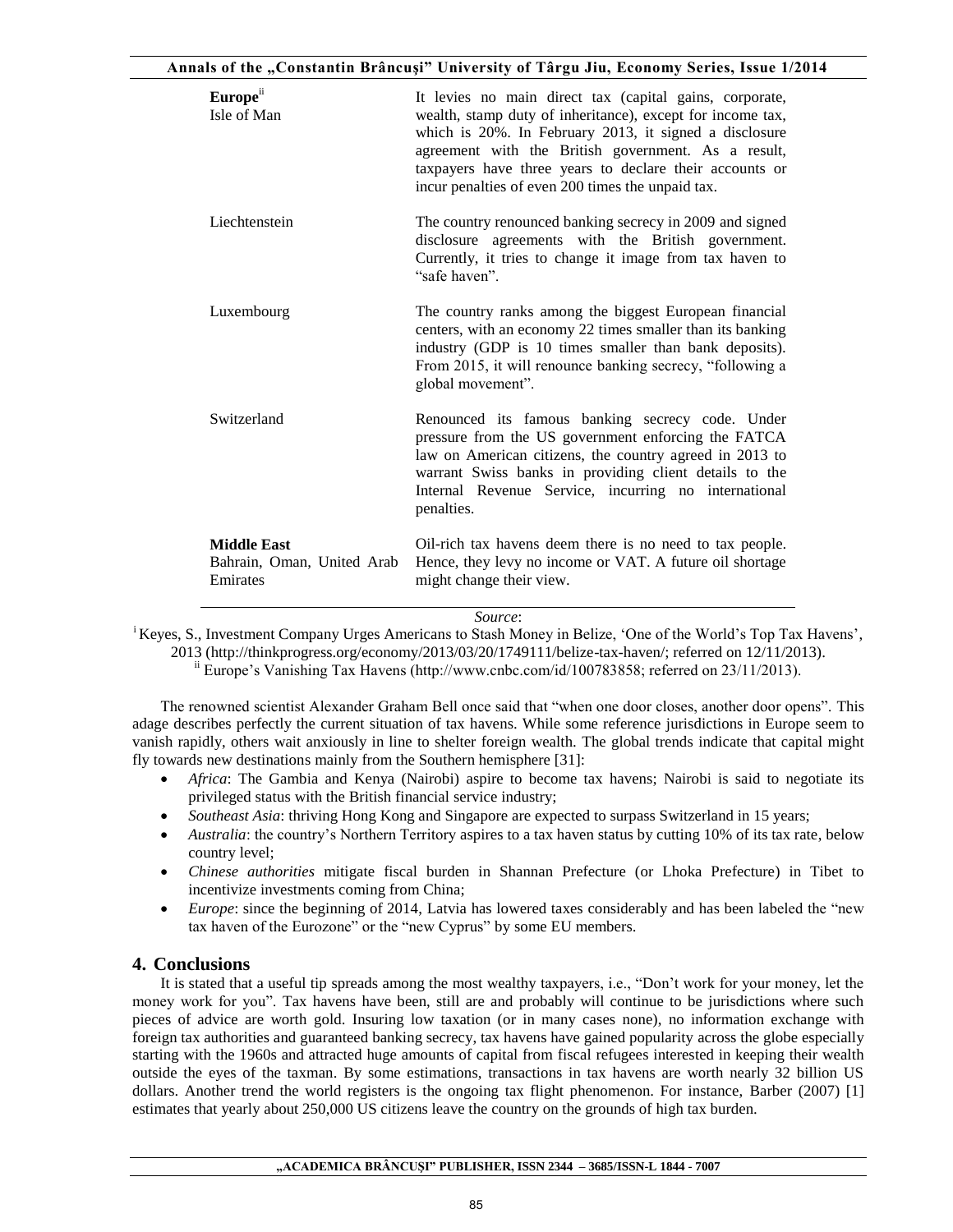Besides housing companies specialized in financial privacy insurance, asset protection or international investing (e.g., trust funds, mutual funds, hedge funds), tax havens are well-known for their tax incentives, established through aggressive tax planning and creative accounting. Taxpayers enjoying such incentives are usually scrutinized by authorities from their country of residence for *tax avoidance* and *tax evasion*, i.e., the former legal but against the spirit of the tax code, the latter illegal and against the letter and spirit of the tax law. Even though both types of acts disregard the spirit of the law, studies conclude that avoiders are perceived more positively than evaders, who are usually resented.

Along the years, the media has pointed out several cases in which tax noncompliance was more than obvious. Epic in this sense is the Ugland House (Grand Cayman Island) which was indicated as headquarter by 18,857 companies, granting it the possibility to run for the world's biggest building. In the same vein, the German dog called Günter is remembered as the proud owner of an offshore account by a bank from Liechtenstein.

In the years following 1998 and especially the 2008 financial meltdown, tax havens have emerged frequently on political agendas, often being accused of encouraging unfair competition and tax noncompliance. International and regional bodies as the OECD and the European Commission have begun combating such phenomena through various strategies, like naming and shaming, peer pressure or financial sanctions. As a result, several tax havens have discarded banking secrecy. For example, in 2009, like in the canonical Prisoner's Dilemma game, the Swiss bank UBS cooperated with the Internal Revenue Service, revealed details about 4,450 American clients and was fined 780 million US dollars.

Currently, while some secretive jurisdictions in Europe fade away, others in Africa (e.g.., the Gambia, Nairobi) and Southeast Asia (Hong Kong, Singapore) rise, proving that some taxpayers are able to quickly refocus.

#### **Acknowledgements**

This work was supported by a grant of the Babeş-Bolyai University through the Grants for Young Researchers Programme, project GTC 34048/01.11.2013.

#### **References**

[1] **Barber, H.** – *Tax Havens Today: The Benefits and Pitfalls of Banking and Investing Offshore*, John Wiley & Sons, Hoboken, New Jersey, 2007.

[2] **Canada Revenue Agency** – *Using Tax Havens to Avoid Paying Taxes: Worth the Risk?*, 2010 (http://www.craarc.gc.ca/E/pub/tg/rc4507/rc4507-09e.pdf; referred on 11/12/13).

[3] **Deneault, A.** – *Offshores: Tax Havens and the Rule of Global Crime*, The New Press, New York, 2011.

[4] **Dinmore, G., Williamson, H.** – Italy Gripped as Names of Liechtenstein Accounts Holders Leak Out, *Financial Times*, 2008.

[5] **DioGuardi, P., DioGuardi, Ph.** – *The Taxman is Watching: What Every Canadian Taxpayer Needs to Know and Fear*, HarperCollins Publishers, Toronto, 2008.

[6] **Doulis, A.** – *Take Your Money and Run!*, ECW Press, Canada, 2007a.

[7] **Doulis, A.** – *My Blue Haven*, Revised edition, ECW Press, Canada, 2007b.

[8] **Eiteman, D.K., Stonehill, A.I., Moffett, M.H.** – *Multinational Business Finance*, 13th Edition, Prentice Hall, New York, 2012.

[9] **Goldstein, A.S.** – *Offshore Havens: Using an International Entity for Asset Protection*, Garrett Publishing, Florida, 1995.

[10] **Gravelle, J.C.** – Tax Havens: International Tax Avoidance and Evasion, *Congressional Research Service Report for Congress*, 2013.

[11] **Hadnum, L.** – *The World's Best Tax Havens: How to Cut Your Taxes to Zero & Safeguard Your Financial Freedom*, WPR Tax Publishing, Switzerland, 2013.

[12] **Henn, M.** – *Tax Havens and the Taxation of Transnational Companies*, Friedrich-Ebert-Stiftung (FES), 2013.

[13] **James, S., Alley, C. –** Tax Compliance, Self-Assessment and Tax Administration, *Journal of Finance and Management in Public Services*, Vol. 2, No. 2, 2002, pp. 27-42.

[14] **Keyes, S.** – *Investment Company Urges Americans to Stash Money in Belize, 'One of the World's Top Tax Havens'*, 2013 [\(http://thinkprogress.org/economy/2013/03/20/1749111/belize-tax-haven/;](http://thinkprogress.org/economy/2013/03/20/1749111/belize-tax-haven/) referred on 12/11/2013).

[15] **Kirchler, E., Hoelzl, E., Wahl, I.** – Enforced versus Voluntary Tax Compliance: The "Slippery Slope" Framework, *Journal of Economic Psychology*, No. 29(2), 2008, pp. 210–225.

[16] **Kirchler, E., Maciejovsky, B., Schneider, F.** – Everyday Representations of Tax Evasion, Tax Avoidance, and Tax Flight: Do legal Differences Matter?, *Journal of Economic Psychology*, 24(4), 2005, pp. 535-553.